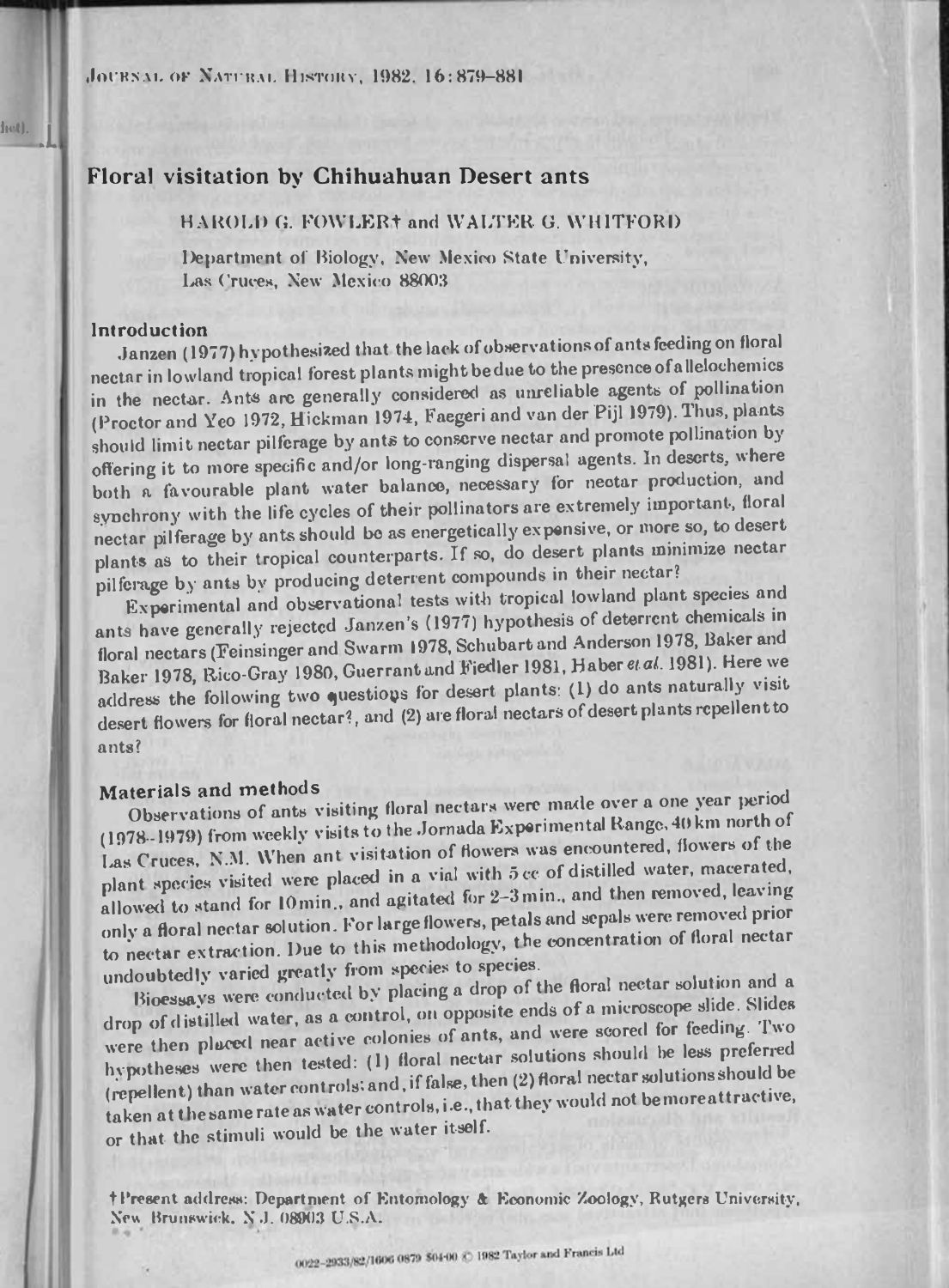| Floral visitations and nectur acceptability of some Chihuahuan Desert plants by ant |  |                                                                |  |  |
|-------------------------------------------------------------------------------------|--|----------------------------------------------------------------|--|--|
|                                                                                     |  | Probability given is based on the hinomial test (Siegel 1956). |  |  |

|                               |                          | Number of<br>times with<br>more ants on |                         |                    |  |
|-------------------------------|--------------------------|-----------------------------------------|-------------------------|--------------------|--|
| Plant species                 | Ant visitors             | nectar                                  | water                   | <b>Probability</b> |  |
| ANACARDICEAE                  |                          |                                         |                         |                    |  |
| Rhus microphylla<br>CACTZCEAE | Myrmecorystus depilis    | $\overline{19}$                         | 6                       | 0.007              |  |
| Opuntia spp.                  | Crematogaster spp.       | 13                                      |                         | $0-001$            |  |
|                               | Conomyrma insana         | 9                                       | $\overline{2}$          | 0(0)1              |  |
|                               | Iridomyrmex pruinosum    | $\boldsymbol{\vartheta}$                | 3                       | 0073               |  |
| ZYGOPHYLLACEAE                |                          |                                         |                         |                    |  |
| Larren tridentata             | Conomyrma bicolor        | 10                                      | $\boldsymbol{\Omega}$   | 0.500              |  |
|                               | Solenopeis aurea         | 12                                      | $\boldsymbol{3}$        | 0.018              |  |
| FABACEAE                      |                          |                                         |                         |                    |  |
| Prosopsis glandulosa          | Myrmecocystus mimicus    | 11                                      | 4                       | 0.059              |  |
|                               | Conomyrma insana         | 18                                      | 7                       | 0:022              |  |
|                               | Solenopsis xyloni        | 8                                       | 2                       | 0.011              |  |
|                               | Formica perpilami        | 18                                      | 7                       | 0.022              |  |
| Astragulus spp.               | Sulenopsis aurea         | 17                                      | $\overline{1}$          | (1)(1)4            |  |
|                               | Solenopris krockowi      | $\overline{1}$                          | $\Omega$                | 0.008              |  |
|                               | Iridomyrmex prainoman    | $\Omega$                                | 2                       | 0.033              |  |
|                               | Conomyrna bicolor        | 15                                      | 2                       | 0:001              |  |
| BIGNONIACEAE                  |                          |                                         |                         |                    |  |
| Chilopsia linearia            | Myrmecocystus depilis    | 21                                      | $\overline{\mathbf{1}}$ | $0 - 001$          |  |
|                               | Myrmecocystus mimicus    | 1:2                                     | $\overline{2}$          | 0.0065             |  |
|                               | Сопотугта і пвана        | 15                                      | 3                       | 0.0014             |  |
|                               | Crematoyanter sp.        | $\boldsymbol{\Omega}$                   | $\bf{0}$                | 0.002              |  |
|                               | Iridomyrmex pruinosum    | 14                                      | $\overline{2}$          | $0 - 002$          |  |
|                               | Solenopsis xyloni        | 18                                      | 5                       | 0.005              |  |
| AGAVACEAE                     |                          |                                         |                         |                    |  |
| <i>Yucca baccata</i>          | Solenopsis xyloni        | 13                                      |                         | 0.125              |  |
|                               | <b>Conomyrma</b> bicolor |                                         |                         | 0.188              |  |
|                               | Iridomyrmex prainosum    | 10                                      | 3                       | 0.046              |  |
|                               | Myrmecocystus depilis    | 7                                       | $\mathbf 0$             | 0.008              |  |
|                               | Cremaloguster sp.        | 8                                       | 3                       | $0 - 0 + 6$        |  |
| <i>Yuccu</i> elata            | Solenopsia aurea         | 8                                       | 0                       | $0-0014$           |  |
|                               | Conomyrma insana         | 10                                      |                         | 0:006              |  |
|                               | Iridomyrmex pruinosum    | 6                                       |                         | 0.016              |  |
|                               | <i>Crematogramer</i> sp. | 9                                       |                         | 0.274              |  |
|                               | Formica perpilosa        | $\boldsymbol{\omega}$                   | $\downarrow$            | 0.008              |  |
|                               | Myrmecocystus mimicus    |                                         | $\overline{2}$          | 0.227              |  |
| Dasylirion wheeleri           | Cremalogaster sp.        | $\overline{5}$<br>10                    | $\bf{0}$                | 0(01)              |  |
|                               | Iridomyrmex pruinosum    | 12                                      | $\overline{2}$          | 0.006              |  |
|                               |                          |                                         | 3                       | 0.029              |  |
|                               | Conomyrma bicolor        |                                         | $\bf{0}$                | 80010              |  |
|                               | M yrmecorystus depilis   |                                         |                         |                    |  |

# **Results and discussion**

The results of fields observations and experiments (see table), indicate that Chihuahuan Desert ants visit a wide array of species for floral nectar. Moreover, in no case was the first hypothesis (repellency) found to be validated. The second hypothesis (not attractive) was also rejected in the majority of cases.